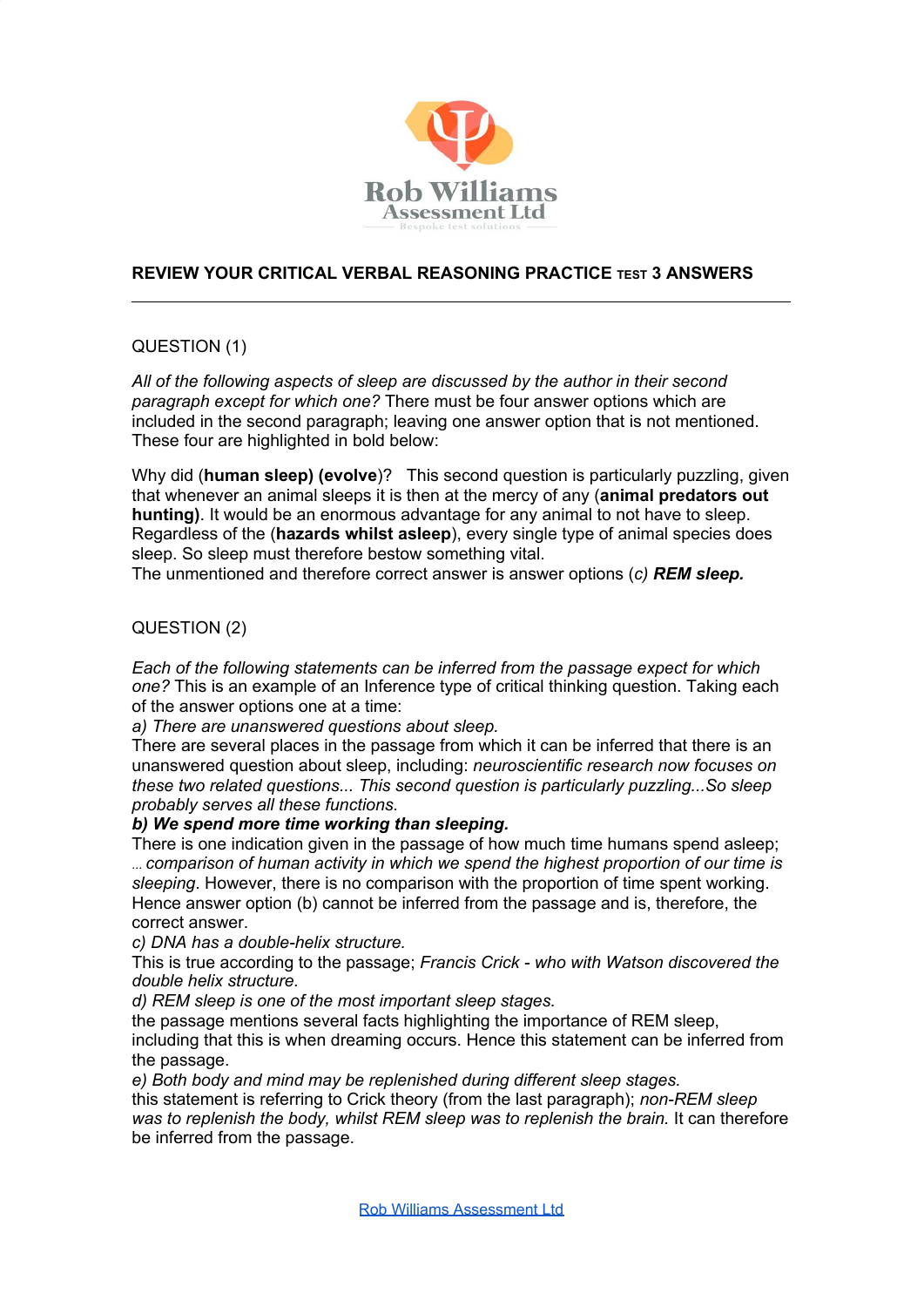

QUESTION (3)

Four of the answer options are described in the passage. By a process of elimination, the only one that isn't is **(c) Complete paralysis.** In fact, *during this dreaming REM phase that your body is paralysed - except for the eye muscles.*

QUESTION (4)

*Which of the following possible explanations for sleep's evolution are not present in the passage?* Taking each of the answer options one at a time to exclude each of those that are found in the passage:

- *● a) It replenishes energy levels.* This *explanation* is given in the passage; *... use the regular downtime period of sleep to restore energy levels.*
- *● b) It replenishes the body and the brain.* This is given as a possible explanation in the passage; *refresh themselves by clearing out toxins.*
- *● c) It allows sense to be made of the day's events.* This explanation is given in two places within the passage; *this huge amount of data needs to be processed at night...* and later *piecing together an information jigsaw of that day's events to get clarity of the picture as a whole.*
- *● d) It clears the brain of toxins.* This is given as a possible explanation in the passage; ...*refresh themselves by clearing out toxins.*
- *● e) It keeps animals safe from predators.* This is not mentioned specifically in the passage. In fact the opposite can be inferred from the passage. Hence (e) is the correct answer.

## QUESTION (5*)*

*Which of these is the best summary of the effects of cutting back on sleep?* (**c) There is increased activity in the immune system's genes and cancer-related genes.**

QUESTION (6)

*The passage includes which one or more of the following facts about REM sleep?* is a Comprehension type of verbal critical reasoning question. So, taking each of the answer options one at a time: